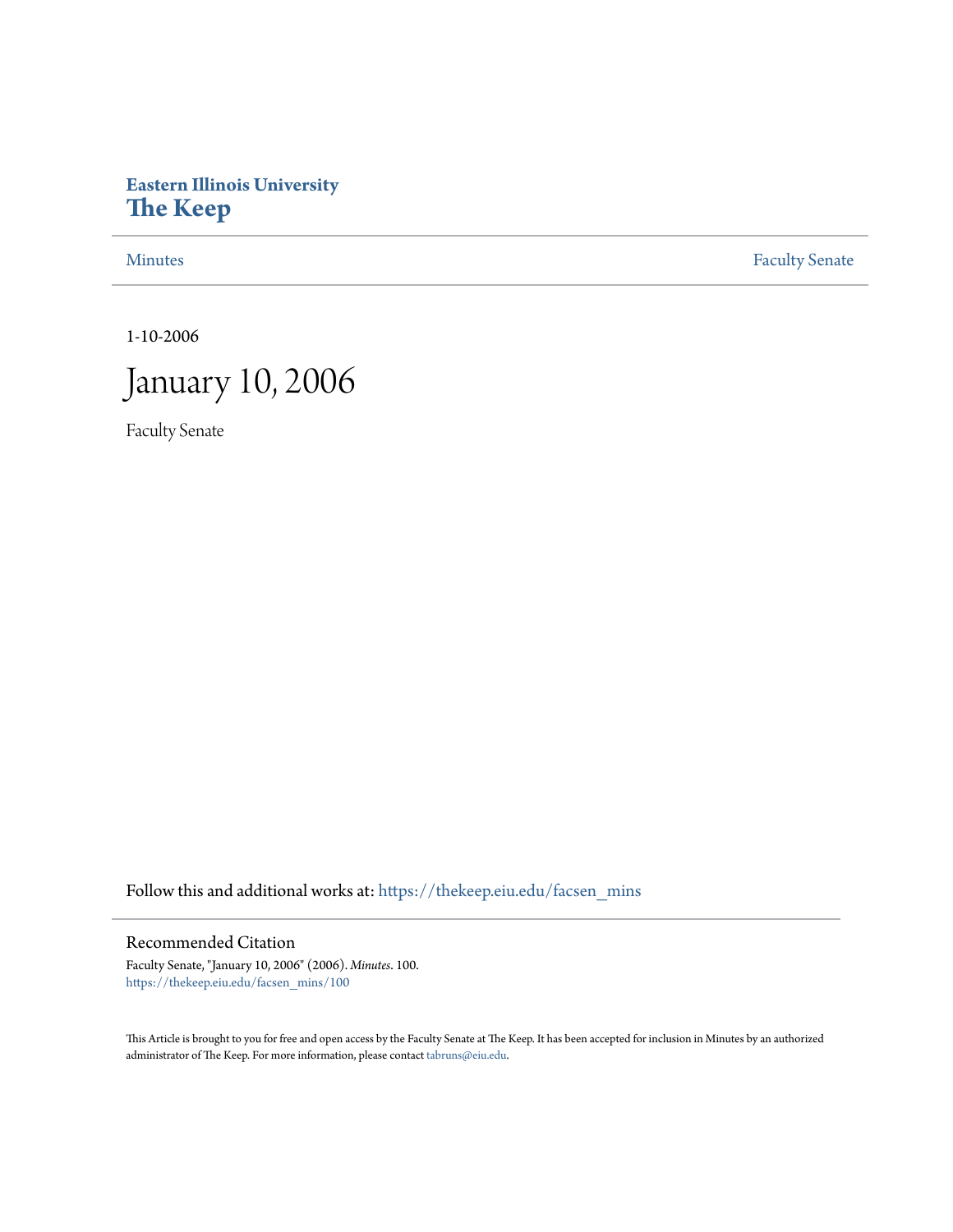## **FACULTY SENATE MINUTES FOR January 10, 2006 (Vol. XXXIV, No. 10)**

The 2005 – 2006 Faculty Senate minutes and other information are available on the Web at http://www.eiu.edu/~FacSen The Faculty Senate agenda is posted weekly on the Web, at Physical Sciences Building 1450, and on the third-level bulletin board in Booth Library. Note: These minutes are not a complete verbatim transcript of the Senate meeting.

**Call to Faculty**: Faculty who have additional ideas for Faculty Forum discussion topics should contact any Senator or the Forum Chair, Bud Fischer (rufischer@eiu.edu). A list of current possible topics is found in V.A.6(c) below.

**I. Call to order by Chair Assege HaileMariam at 2:00 p.m.** (Booth Library Conference Room) Present: A. Brownson, L. Comerford, L. Curry, M. Dao, R. Fischer, A. HaileMariam, J. Pommier, T. Sinclair, J. Stimac, D. Van Gunten, and B. Wilson. Absent: R. Marshall. Excused: J. Allison, J. Ashley, and M. Monippallil. Guests: B. Lord (Provost and VPAA), M. A. Hanner (Dean, COS), C. Frederick (Student VPAA), H. Janik

(Student Government), K. Crow (Reporter, *Daily Eastern News*), and C. Hollis (Photographer, *Daily Eastern News*).

## **II. Approval of Minutes of 6 December 2005.**

Motion (Wilson / Brownson) to approve the Minutes of 6 December 2005 with correction. Yes: Brownson, Curry, Dao, Fischer, HaileMariam, Pommier, Sinclair, Stimac, Van Gunten, and Wilson. Abstain: Comerford.

## **III. Announcements**

- A. Chair HaileMariam welcomed the Faculty Senate back and welcomed two returning members back to the Faculty Senate after a sabbatical semester – senators John Allison and Leo Comerford.
- B. Senator Fischer announced a number of Faculty Development workshops and lectures for the upcoming semester. The first lecture, "How to teach non-traditional students," will be held on 17 January between noon and 1:30 PM in the Charleston/Mattoon Room of the MLK Student Union. The complete Spring Semester schedule can be found at the Faculty Development's web site: http://www.eiu.edu/~facdev

## **IV. Communications**

- A. Minutes of the 15 December meeting of the Intercollegiate Athletics Board.
- B. Email of minutes of the 14 December meeting of the Council of Chairs.
- C. Telephone communication from John Pommier, re: Faculty evaluations. Senator Pommier stated that he has two concerns about faculty evaluations: 1) Testing Services wants Purdue evaluations by the Wednesday of the last week and 2) why must instructors fill out the same Scantron forms each semester when they only thing that changes for most is the semester and date that the evaluation will be administered. Provost Lord stated that early submission dates for the evaluations might be required owing to examinations, many of which require use of Scantrons. Provost Lord added that with the Banner system, there may be new ways of conducting the evaluations.
- D. Email of 9 January from Matthew Monippallil, re: Faculty Senate Meetings. Senator Monippallil stated that due to problems with his teaching schedule, he would not be able to attend Faculty Senate meetings during the spring semester. Chair HaileMariam stated that Senator Ashley is looking into possible replacement candidates.
- E. Chair HaileMariam announced that VPER Nilsen would not be able to attend a planned 24 January Faculty Senate meeting. Dr. Nilsen's visit will be rescheduled.

## **V. Old Business**

- A. Committee Reports
	- 1. Executive Committee: Report of 12 December 2005 meeting. President Hencken thanked the Faculty Senate for our work on the "Policy in Consensual Relationships" statement and informed us that he has approved our recommended changes to the policy. President Hencken went on to discuss the recent Summit. He said that it was well attended and extremely ambitious in what it tried to get done with a wide variety of topics being discussed. Representative Rose suggested that the Summit could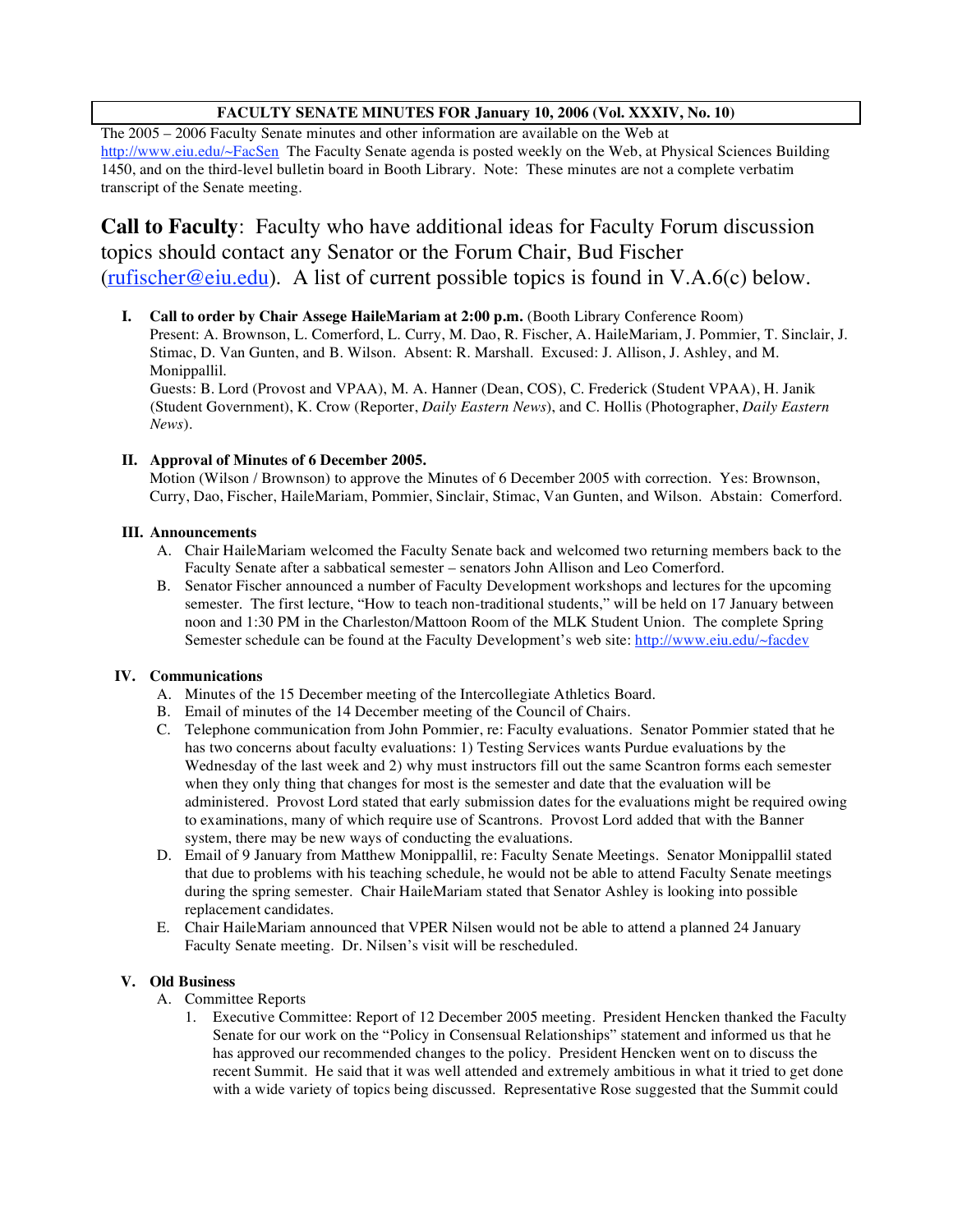be an annual event held in some of the larger communities like Naperville or Schaumburg. Topics that will be discussed at the Board of Trustees meeting include:

- The Nursing Program. It should be noted that the program will be the first new program at Eastern Illinois University in the last  $\sim$  15 years.
- Addition to Lantz. The \$1.58M academic center will be a welcomed addition. It will use no taxpayer monies; instead monies from the moneymaking football games will be used. There should be little duplication of services since the Athletic Department supports its own staffing. The center will not be just for athletes.
- There will be a recommendation to change four (4) BOT policies. 1) Emergency response, 2) the phrase "termination with notice" will be changed to "non-renewal of contract", 3) the tuition and study abroad fees will be brought in line with each other, and 4) the number of honorary degrees will be increased from its current 2 to 4 owing to the increase in the number of alumni we now have.
- The new capital campaign will be announced to the BOT

Provost Lord stated that an audit finding will be made against Eastern Illinois University for the fact that faculty are not reporting their use of time in 15-minute blocks. Both President Hencken and Provost Lord stated that they have no intention of having faculty report time use in 15-minute blocks. The author of the law had no intention of it being used in higher education and the method we currently use (negative reporting) will be continued. Concern over retirement was also discussed. The money-purchase option, which is useful for a majority of the faculty, will be excluded from the 6 percent problem. Use of vacation days will also be excluded. There is a hope that promotion, summer school assignments, and overtime will also be excluded. Chair HaileMariam added that she attended the last Board of Trustees meeting in December and took that opportunity to encourage them to help with funding in higher education and to remind state agencies of the need for additional funding. Chair HaileMariam also reported that she accompanied the BOT when they took a tour of Blair Hall. All construction should be completed by February with move in scheduled for Spring Break.

- 2. Nominations Committee: no report.
- 3. Elections Committee: Chair HaileMariam reported that a replacement for Senator Monippallil would be found prior to our next meeting.
- 4. Faculty Student Relations Committee: Senator Fischer reported that the committee has attempted to write a paragraph statement on the "Ten minute Rule" discussed at the last Faculty Senate meeting. The statement will be presented at a later meeting.
- 5. Faculty Staff Relations Committee: Senator Brownson reported that the first meeting of the semester is scheduled for 11 January.
- 6. Other Reports
	- a) Budget Transparency Committee: no report.
	- b) Bylaws Committee: Senator Stimac stated that the updated bylaws would be presented to the Faculty Senate at the next Faculty Senate meeting. Chair HaileMariam suggested that the Faculty Senate's Constitution should also be reviewed and updated if needed and that an attendance policy might be added to the bylaws.
	- c) Faculty Forum Committee: Senator Fischer handed out a list of potential forum topics:
		- a. Understanding millennium generation students and their parents.
		- b. Residential Life (What does it mean to be a residential university).
		- c. Academic Atmosphere
		- d. Eastern as a Green Campus
		- e. Quality of life at Eastern Illinois University
		- f. Discuss NCA report and President's Goals / strategic planning
		- g. +/- Grading or grade inflation
		- h. Academic Advising
		- i. Philosophy of Undergraduate and Graduate Education
		- j. Master Plan

During the discussion, adding "Making EIU a better place" was added. The general discussion focused on item "f": Discuss NCA report and President's Goals / strategic planning. Senator Fischer stated that the committee would frame questions in such a way as to facilitate discussion. A date of 28 February, from 2 – 4 PM was chosen for the Faculty Forum and that the "break out session" format that has been successful in past years would be used again.